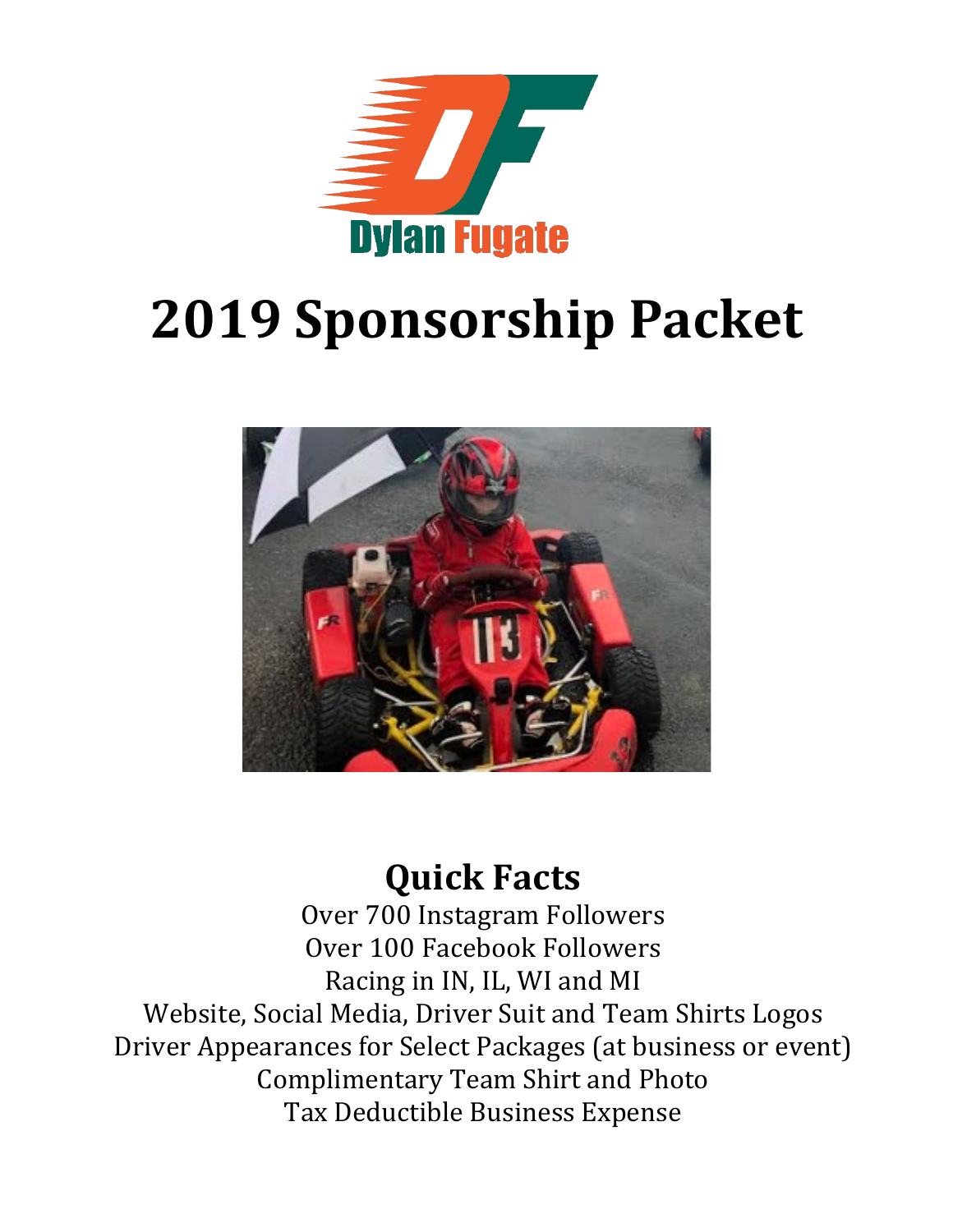## **Meet Dylan Fugate**

## **Background:**

- Dylan is a 7 year-old  $2^{nd}$  grader who lives in Indianapolis, IN.
- His parents are Craig and Christina Fugate

### **On the Track:**

- Dylan got his first racing kart when he was 5 years-old
- Dylan has raced at at the C-Tech Manufacturing Motorplex at Road America in Wisconsin and Whiteland Raceway Park in Indiana
- Dylan routinely races at K1 in Fishers, IN and at other locations across the country when traveling
- Dylan races at Speedway Indoor Karting in Speedway, IN
- Dylan will race his first full season in 2019 in the Route 66 Sprint Series with stops in Illinois, Indiana and Wisconsin
- Racing has always been Dylan's favorite sport, and in 2019 Dylan will focus on racing to help improve his skills and provide a return on his sponsors' investment

### **Off the Track:**

- Dylan, as a 2<sup>nd</sup> grader, is in 3<sup>rd</sup> grade math and language arts (as advanced as possible in his school district) and has only missed 1 math question on a test so far as a  $2^{nd}$  grader
- Dylan is on the top team for his year at Indiana Fire Juniors, a travel soccer team based at Grand Park in Westfield, IN
- Dylan plays for the travel and very competitive Carmel Pups basketball program
- Dylan is running his first 5k in April, 2019





## **Dylan's 2019 Racing Plans:**

- Race with Team Franklin Motorsports out of Wisconsin
- Route 66 Sprint Series (Full Series)
- Badger Kart Club Races (2-3)
- Road America Karting Club Races (2-3)
- Whiteland Raceway Park Club Races (2-3)
- K1 Junior Grand Prix (whenever possible)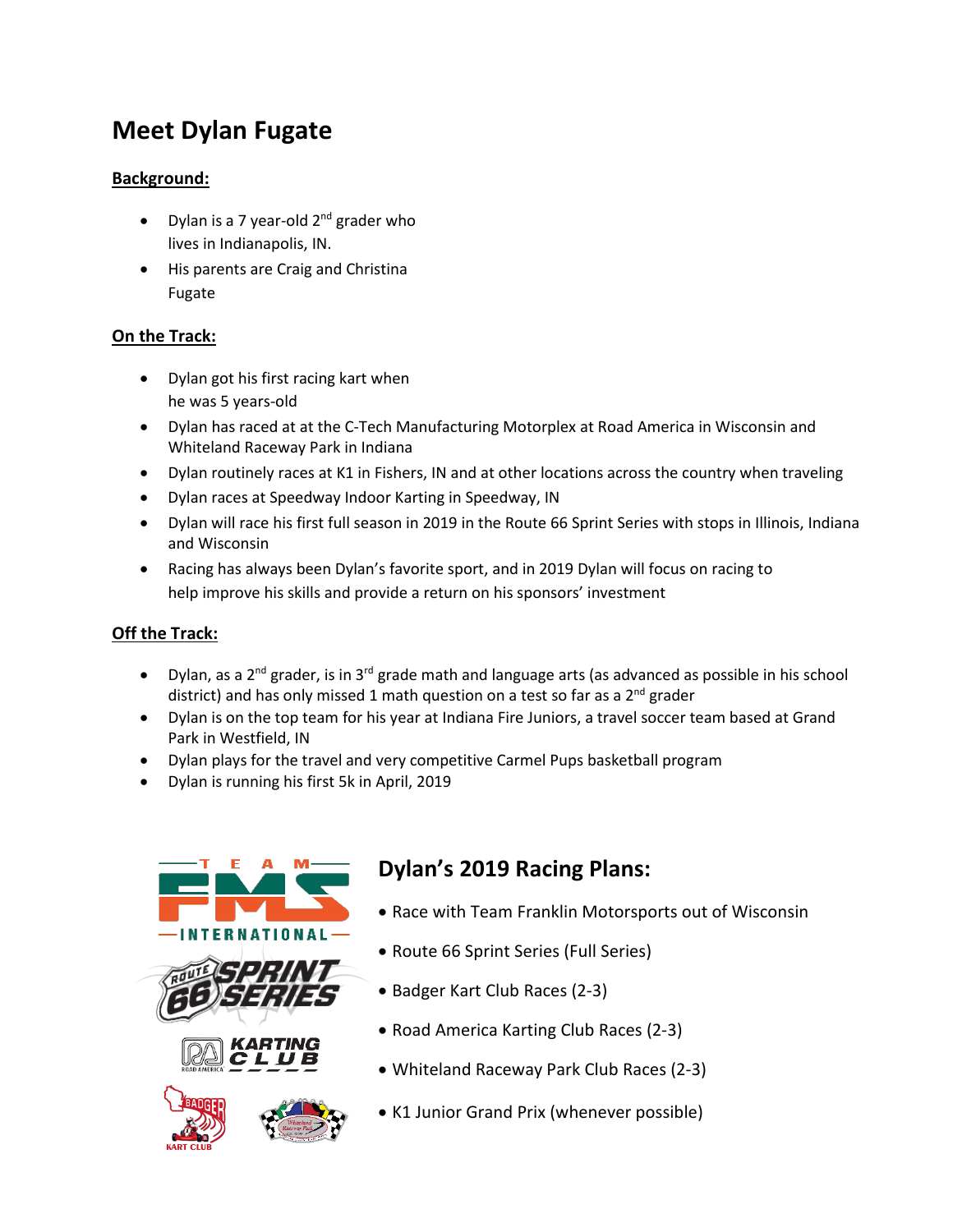## **2019 Sponsorship Options**

#### **Gold Sponsorship - \$500**

- Name/Company logo in primary locations on the front and side of Dylan's kart
- Name/Company logo on front or back of Dylan's race suit
- Name/Company logo on Dylan's 2019 team race shirt Large size
- Appearances at your business or charity events when Dylan's schedule allows
- Special/unique branding opportunities when they present themselves
- Name/Company logo listed on all social media posts, blog posts and website
- Free team T-shirts and autographed photo
- Tax deductible business expense

#### **Silver Sponsorship - \$250**

- Name/Company logo on the side of Dylan's kart
- Name/Company logo on sleeves of Dylan's race suit
- Name/Company logo on Dylan's 2019 team race shirt Medium size
- Appearances at your business or charity event when Dylan's schedule allows
- Name/Company logo listed on all social media posts, blog posts and website
- Free team t-shirt and autographed photo to display at your business
- Tax deductible business expense

#### **Bronze Sponsorship - \$50**

- Name/company logo on Dylan's 2019 team race shirt Small size
- Name/Company logo listed on all social media posts, blog posts and website
- Free team t-shirts and autographed photo
- Tax deductible business expense

## **Thank you for supporting Dylan's racing dream!**

[Sponsorship Application on Following Page]